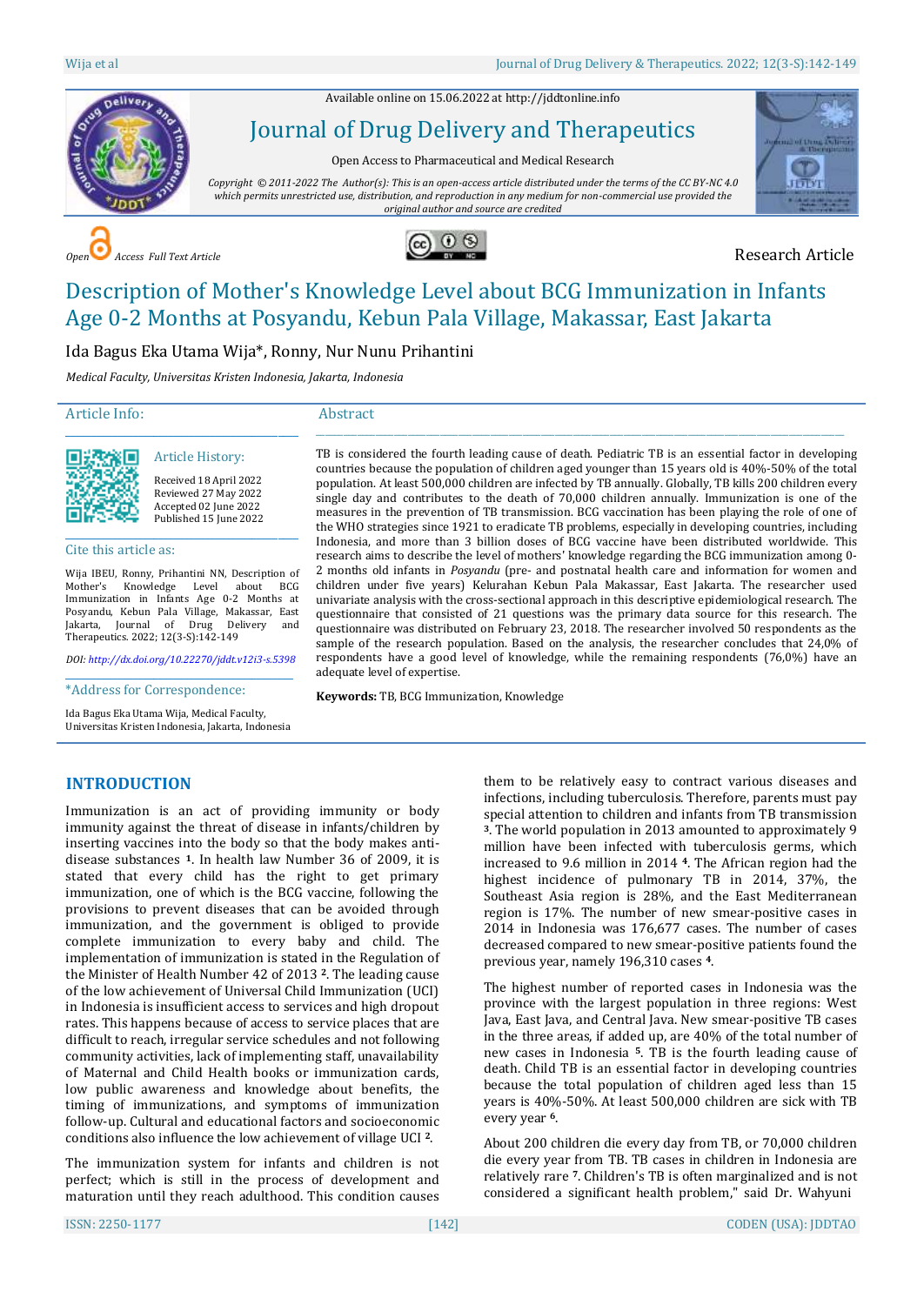Indawati, a pediatrician from RSCM, in a Tuberculosis in Children seminar at the IDAI office. To 2011 data, there are currently around 316,584 TB cases. In children with 88,113 deaths and 1562 people with disabilities per year. This is undoubtedly dangerous because cases of TB in children can increase the infant mortality rate **8**. Tuberculosis in children under five is caused by a disease or infection that attacks the lungs. This infection is caused by a tuberculosis bacterium named Mycobacterium Tuberculosis. This bacterium is in the form of a red rod with unique properties, namely resistance to acid during staining, so it is called Acid Resistant Basil (BTA). This bacillus cannot survive long and quickly dies when exposed to direct sunlight but can survive several hours in a dark and humid place **9**.

One of the measures to prevent TB transmission is immunization. Prevention by vaccination or vaccination is an action to provide a better immune system resistance to defend itself against disease or the entry of germs from outside. WHO's strategy in tackling the problem of TB, especially in developing countries, including Indonesia, is by administering the BCG vaccine, which has been carried out since 1921, and more than 3 billion doses of BCG vaccine have been distributed worldwide. Until now, the provision of BCG immunization is still part of the Immunization Development Program (PPI), which must be given to infants in Indonesia **10**. The BCG immunization coverage target was 87.6%, with the TB prevalence according to Riskesdas in 2007 and 2010 remaining at 0.4% **11**.

Based on the Decree of the Ministry of Health No.1611/MENKES/SK/XI/2005 concerning Guidelines for Immunization Implementation, the provision of BCG is one of the efforts to prevent the transmission of diseases that can be prevented by immunization (PD31) among TB **2**. Based on the data above, the author is interested in researching the Description of Mother's Knowledge Level of BCG Immunization in Infants aged 0-2 Months at Posyandu, Kebun Pala Village Makassar East Jakarta.

Based on the background of the problem above, the research problem can be formulated as follows: How is the description of the mother's level of knowledge about BCG immunization at the Posyandu, Kebun Pala Village Makassar, East Jakarta? The study aimed to describe the level of understanding of mothers about BCG immunization in infants aged 0-2 months at the Posyandu, Kebun Pala Village, Makassar, East Jakarta.

# **LITERATURE REVIEW**

Knowledge is the result of human sensing, or someone knowing about objects through the senses they have (eyes, nose, ears, and so on). The time to produce that knowledge is greatly influenced by the object's intensity of attention and perception [**12**. Knowledge is a term used to say when someone knows about something. One thing that becomes his knowledge is that it always consists of elements that understand and are known and awareness of what he wants to know. Therefore, knowledge always requires a subject aware of an issue and object, which is something he faces as something he wants to know **11**. A person's knowledge of things has different levels, including knowledge, comprehension, application, analysis, synthesis, and evaluation.

ISSN: 2250-1177 [143] CODEN (USA): JDDTAO Immunization is a way to increase a person's immunity to a disease. So that when later exposed to the disease, he does not become sick. The exemption obtained from immunization can be in the form of passive or active immunity **13**. Immunization is also a very effective primary prevention effort to avoid contracting infectious diseases. Thus, the incidence of

infectious diseases will decrease, and the resulting disability and death will also be reduced. The main benefit of immunization is to reduce the incidence of illness, disability, and death from infectious diseases that can be prevented by immunization (vaccine-preventable disease). Immunization does not only provide protection to individuals but to communities, especially for conditions that are transmitted through humans (person-to-person).

The purpose of immunization is to prevent certain diseases in a person and eliminate certain diseases in a group of people (population) or even eliminate a particular disease **14**. The immunization program aims to reduce morbidity and mortality from diseases that immunization can prevent. Currently, these diseases are diphtheria, tetanus, whooping cough (pertussis), measles (measles), polio, and tuberculosis **<sup>15</sup>**. The immunization program aims to provide immunity to infants to prevent illness and death of infants and children caused by frequent infectious diseases. In general, the objectives of immunization include a) Through immunization, the body is not susceptible to infectious diseases; b) Immunization is very effective in preventing infectious diseases, and c) Immunization reduces morbidity (disease rate) and mortality (death rate) in children under five. Immunization is divided into two types, namely active immunization and passive immunization.**<sup>7</sup>** The basic immunizations are BCG (Bacille Calmette Guerin), Polio, DFT (Diphtheria Pertussis Tetanus), and Hepatitis B, Measles **9**.

In infants aged 0-2 months. BCG can be given from birth. If the baby is > 3 months old, a tuberculin test should be done first, and the BCG immunization given a negative tuberculin test [16]. How to Test Tuberculin with Mantoux Test: The Mantoux test is an examination by injecting a Tuberculin (TB germ protein) solution under the skin (Intracutaneous). The test results can be read between 48-72 hours after injection. If a lump appears on the injection site with a size  $> 10$  mm, it is said to be a positive test result. This means that the patient's body must have been previously infected with TB germs **8**.

The vaccine for tuberculosis is known as BCG (Bacille Calmette Guerin). BCG vaccine contains a weak form of the bacteria (germ) that causes TB. Because these bacteria are attenuated, they do not cause TB in healthy people but instead, serve to form protection (immunity) against TB. The BCG vaccine contains a live, attenuated suspension of M. Bovis. BCG vaccination does not prevent tuberculosis infection but reduces the risk of developing severe tuberculosis such as TB meningitis and miliary tuberculosis. Experts state that (1) the effectiveness of the vaccine for disease protection is only 40%, (2) about 70% of cases of severe TB (meningitis) have BCG scars, and (3) adult cases with positive acid-fast bacteria (BTA) in Indonesia are pretty high. High (25%-36%) even though they had received BCG in childhood **9**. The BCG vaccine is a live vaccine, so it is not given to immunocompromised patients (leukemia, children receiving long-term steroid treatment, or infants with known or suspected HIV infection).

BCG vaccine is given at < 3 months or in children with a negative Mantoux (tuberculin) test. The protective effect occurs 8-12 weeks after injection. The protective effect varies between 0-80%, related to several factors: the quality of the vaccine used, the environment with atypical mycobacterium, or host factors (age, nutritional status, etc.) **10**. BGC vaccine was administered intradermally at 0.05 ml. BGC vaccine should not be exposed to sunlight, should be stored at 2-8°C, and should not be frozen. The diluted vaccine must be used within 8 hours. BCG vaccine dose of 0.05 ml was administered intracutaneously in the right upper arm area at the insertion of m. deltoid as recommended by WHO, not elsewhere (e.g.,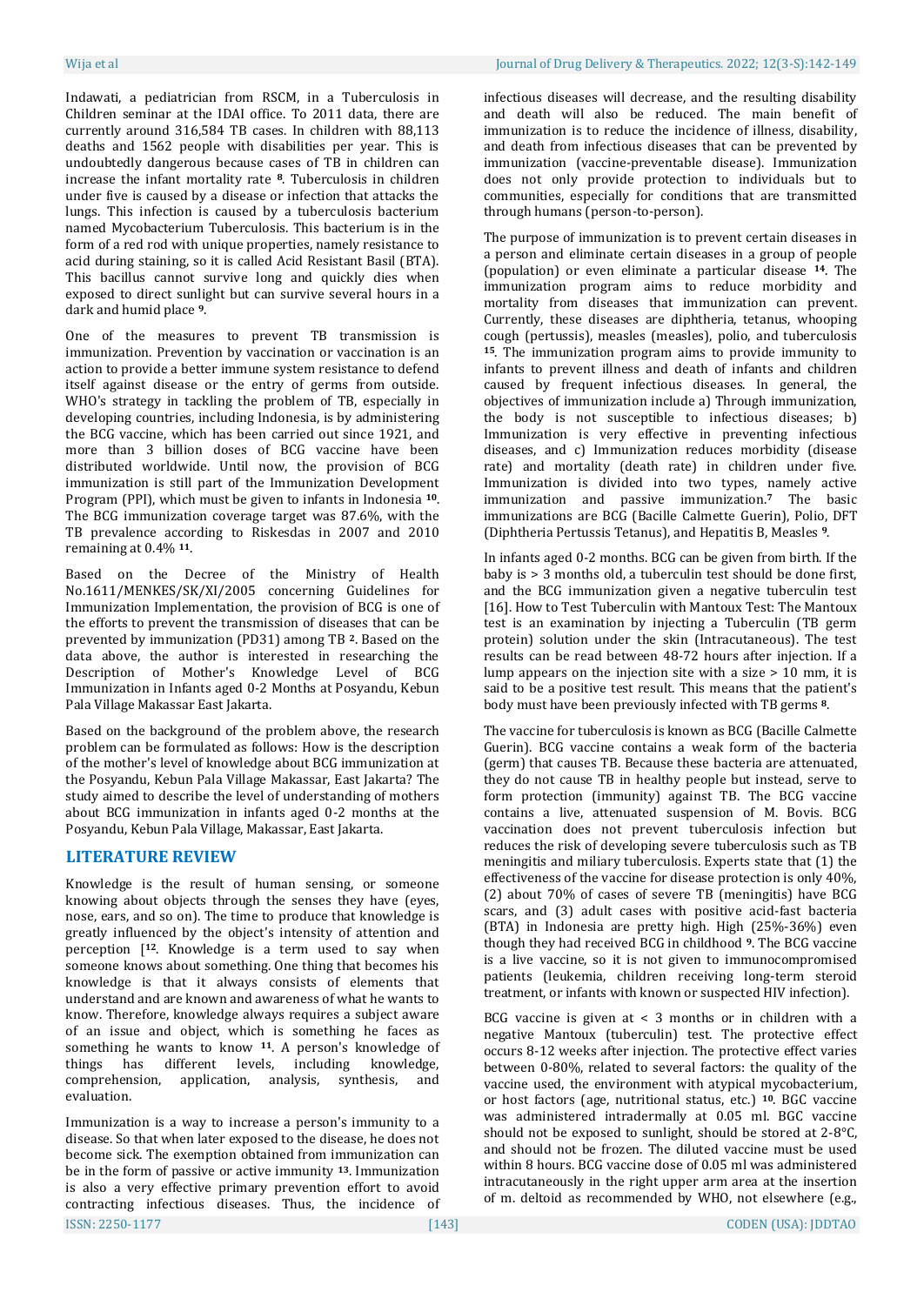buttocks, thighs). This is because intradermal injection in the deltoid area is easier to do (thin subcutaneous fat tissue). The ulcer that forms does not interfere with local muscle structure (compared to administration in the lateral gluteal area or anterior thigh) and is a common sign for diagnostic purposes. Re-immunization is not recommended **11**.

BCG immunization does not cause general reactions such as fever. After 1-2 weeks, there will be induration and redness at the injection site, which turns into pustules, then breaks into sores. Wounds do not need treatment, will heal spontaneously, and leave scars. Sometimes there is the enlargement of the regional glands in the armpit or in the neck, feels solid, does not hurt, and does not cause fever. This reaction is normal and does not require treatment, and will go away on its own **12**.

Giving a vaccine is the same as providing an antigen to the body. If exposed to an antigen, either naturally or through vaccination, the body will react to eliminate the antigen through the immune system. The immune system is divided into 2, namely the non-specific immune system and the specific immune system. The non-specific immune system is a natural defense mechanism that is innate and can be directed to various infectious agents or antigens. The non-specific immune system through the skin, mucous membranes, phagocytic cells, lysozyme complement, and interferon. This immune system is the first line of defense that must be faced by infectious agents that enter the body. If the non-specific immune system cannot eliminate the antigen, then the specific immune system plays a role **17**.

The specific immune system is an adaptive defense mechanism acquired during life and is specifically targeted at one type of antigen. The specific immune system is played by T cells and B cells. Defense by T cells is known as cellular immunity, while the defense of B cells is known as humoral immunity. Cellular immunity plays a role against antigens inside the cell (intracellular), while humoral immunity plays a role against antigens outside the cell (extracellular). In giving vaccines, this specific immune system provides exemption to one type of infectious agent through a memory mechanism. Effector cells will migrate to sites of infection and eliminate antigens, while memory cells will be in lymphoid organs to then play a role in exposure to the same antigen **18**.

When exposed to antigens, B cells will undergo transformation, proliferation, and differentiation into plasma cells that will produce antibodies. Antibodies will neutralize the antigen to lose the ability to infect it. Proliferation and differentiation of B cells will not only become plasma cells, but some will become memory B cells. Memory B cells will be in circulation when memory B cells are exposed to similar antigens. There will be a proliferation and differentiation process to produce more antibodies **19**.

The presence of Momori cells will facilitate the recognition of antigens on the second exposure. This means that if someone vaccinated (meaning that they have been exposed to the antigen) is infected or exposed to the same antigen, it will be easier for the immune system to recognize the antigen. The immune response to the second exposure (secondary immune response) is better than the first antigen exposure. (primary immune response). T cells and B cells are involved more, antibody formation is faster and lasts longer, and more antibody titers (mainly IgG) and higher affinity. Thus, it is hoped that someone vaccinated will not experience disease due to exposure to the same antigen because his immune system has a more muscular immune system than those not vaccinated **12**.

The trend of BCG immunization coverage from routine data shows a stable condition because the range for the last 9 years has been high, between 90%-100%. While the trend in the number of new cases of AFB+ in children aged 0-14 years tends to decrease. One of the diseases that can be prevented by immunization is tuberculosis, although its protection has an extensive range, between 20% -80%. According to WHO data in 2014, Southeast Asia was the most significant contributor to tuberculosis cases (39%). In India alone, it was 26%. Currently, Indonesia is ranked as the fifth country with the highest TB globally.5 The immune response produced after BCG immunization is not fully understood. However, WHO still recommends giving 1 dose of BCG vaccine to all babies immediately after birth in areas with a high burden of tuberculosis, such as in Indonesia. BCG plays a role in preventing the spread of tuberculosis germs through the blood. Thus the BCG vaccine does not prevent tuberculosis but inhibits the growth of primary foci in the lung and lymph nodes and prevents lymphohematogenous transmission **13**. The BCG vaccine cannot protect the baby if the mother has active pulmonary TB shortly before and after birth and receives treatment less than 2 months before delivery.

Tuberculosis is an infectious disease in humans and animals caused by Mycobacterium species and is characterized by the formation of tubercles and caseous necrosis in tissues. The most common species are M. tuberculosis and M. Bovis. Tuberculosis bacilli can live and remain virulent for several weeks in a dry state but die in liquid at 60oC in 15-20 minutes. Tuberculosis protein fraction causes tissue necrosis, while the fat causes acid-fast properties and is a factor causing fibrosis and the formation of epithelioid cells in tubercles. The tubercle bacilli do not produce toxins (both endotoxins and exotoxins).

Risk factors for TB infection include children exposed to adults with active TB (positive TB contacts), endemic areas, poverty, unhealthy environments (poor hygiene and sanitation), and public shelters (prison orphanages or nursing homes), of which many patients with active TB. The following are factors that can cause the development of TB infection to become TB disease. The first risk factor is age. Children are aged <5 years have a greater risk of progression because their cellular immunity is not fully developed (immature). The highest chance of passage from infection to TB during the first year after infection. Especially during the first 6 months. In infants, the period between infection and the onset of TB disease is short (less than 1 year), and acute symptoms usually occur. Other risk factors are new infection which is characterized by the conversion of a tuberculin test (from negative to positive) in the last 1 year, malnutrition, immunocompromised state (e.g., in HIV infection, malignancy, organ transplantation, and immunosuppressive treatment), diabetes mellitus and chronic kidney failure. Factors that are no less important in the epidemiology of TB are low socioeconomic status, low income, overcrowding, unemployment, low education, and lack of funds for public services **12**.

ISSN: 2250-1177 [144] CODEN (USA): JDDTAO Tuberculosis is a directly infectious disease caused by Mycobacterium tuberculosis, which mostly (80%) attacks the lungs **20**. Mycobacterium tuberculosis is a gram-positive bacillus, rod-shaped. Its cell wall contains lipid-glycolipid complexes and waxes that are difficult for chemicals to penetrate. Generally, Mycobacterium tuberculosis attacks the lungs and a small number of other body organs. This germ has unique properties, namely resistance to acid in staining. It is used for the microscopic identification of sputum. So it is known as Acid Resistant Basil (BTA). Mycobacterium tuberculosis kills quickly in direct sunlight but can survive in dark and humid places. In body tissues, germs can be dormant (sleeping up to several years). TB arises under its ability to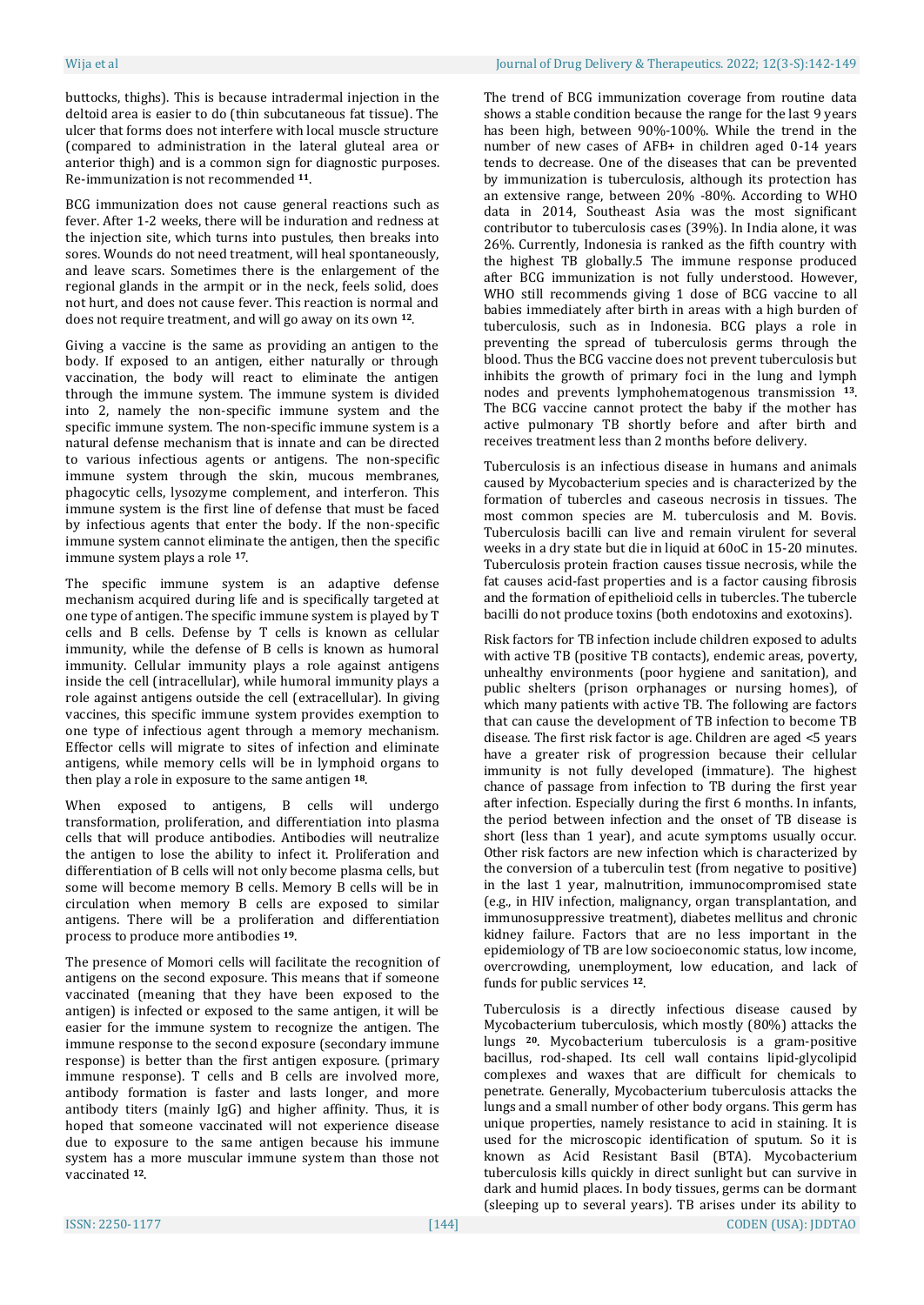multiply within phagocytic cells. The transmission source is a positive smear TB patient when coughing or sneezing. The patient spreads germs into the air in droplets (splashes of phlegm). Droplets containing germs can survive in the air at room temperature for several hours. People can become infected if the droplets are inhaled into the respiratory tract. So TB transmission does not occur through eating utensils, clothes, and sleeping equipment.

After TB germs enter the human body through breathing, the TB germs can spread from the lungs to other body parts, through the circulatory system, lymphatic system, respiratory tract, or direct spread to other body parts. The transmission power of a patient is determined by the number of germs that are removed from his lungs. The higher the positive degree of sputum examination results, the more infectious the patient is. If the results of the sputum examination are negative (no visible germs), then the patient is considered non-infectious. The person's possibility of being infected with TB is determined by the concentration of the droplets in the air.

Clinically, TB can occur through primary and post-primary infection. Primary infection occurs when a person is exposed to TB germs for the first time. After infection through the respiratory tract, in the alveoli (lung bubbles), inflammation occurs. This is caused by TB germs that reproduce by dividing themselves in the lungs. The infection to primary complex formation time is about 4-6 weeks. The continuation of the primary infection depends on the number of germs that enter, and the immune response can stop the growth of TB germs by covering the germs with connective tissue. Some germs stay "persistent" or "dormant" so that the body's immune system cannot stop the proliferation of germs; as a result, the person concerned will become a TB patient in a few months. This usually becomes an abscess (covert) in primary infection and progresses without symptoms, only coughing and wheezing. But people with weak immune systems can develop severe pneumonia, the characteristics of which are chronic cough and are highly contagious. The incubation period is about 6 months **15**. Post-primary infection occurs several months or years after the primary infection. The hallmark of postprimary TB is extensive lung damage with cavitation or pleural effusion.

The Mantoux test is an intracutaneous tuberculin test in which 0.1 ml of PPD (purified protein derivative) containing 5 tuberculin units is injected intradermally, usually into the forearm; the size of the area of induration after 48-72 hours; combined with risk factors, are used to determine whether there has been exposure to or infection with Mycobacterium tuberculosis or similar organisms.

Tuberculin reactions performed intradermally will result in type IV hypersensitivity or delayed-type hypersensitivity (DTH). The ingestion of TB protein during injection will cause T cells to be sensitized and move lymphocytes into the infusion. Lymphocytes will stimulate the formation of local induration and vasodilation, edema, deposits, fibrin, and the withdrawal of inflammatory cells into the injection. The tuberculin protein is injected into the skin, then processed and presented in dendritic/Langerhans cells to T cells via MHC-II molecules. Cytokines produced by T cells will form endothelial adhesion molecules. Monocytes enter the blood vessels and exit the injection site, which develops into macrophages. The products of T cells and macrophages cause edema and swelling. Then on, a positive skin test will show local edema or infiltrates a maximum of 48-72 hours after injection **14**.

Intradermal injection of BCG will cause a localized superficial ulcer 3 weeks after injection. The ulcer is covered with crusts,

heals in 2.3 bullae, and leaves a 4-8 mm diameter round scar. If the dose is too high, the ulcer will appear more prominent, but the spot will be pulled inwards if the injection is too deep (retracted).

The results of Riskesdas 2013 describe TB morbidity according to sociodemographic characteristics. Based on these characteristics, the magnitude of TB in each group shows differences, where particular groups have a greater prevalence than other groups. The description of pain according to age characteristics shows that the age group > 45 years has a higher prevalence among other groups. On the elements of education, the majority is getting lower in line with the high level of education. The bulk is based on the type of work with the highest prevalence in the unemployed population. According to the ownership index quintile, TB disease did not show a significant difference between the lowest to the upper middle group. Interestingly, the economic level shows a significant difference only in the top group, with the lowest prevalence of 0.2 **15**.

### **RESEARCH METHOD**

This descriptive study with a cross-sectional approach to obtain an overview of maternal knowledge and adherence to BCG immunization at the Posyandu, Kebun Pala Village, Makassar, East Jakarta. The research was conducted at the Posyandu, Kebun Palla Makassar, East Jakarta, in January 2018. The population in this study were mothers at Posyandu Kebun Palla Makassar, East Jakarta. The sample is a mother who has children at the Posyandu Kebun Pala Makassar, East Jakarta. Samples were taken using accidental sampling. According to the research context, this random sampling is done by taking cases or respondents who need to exist or are available in a place. According to Arikunto (2006), if the population and the number are large, 10-15% or 20-25% are taken depending on the researchers' research. If the population is small (<100), then all population members are included in the sample. Because in this study, the total population (<100) then all members of the people into the model of several 50 respondents. At the beginning of the research, primary data is needed in general data on the population of mothers at Posyandu, Pala Gardens, Makassar, East Jakarta. Before the questionnaire was distributed, a validity test was conducted to show that the measuring instrument measured what was being measured. Validity using SPSS Program (Statistical Product and Service Solution). after being declared reliable (Cronbach's alpha = 0.659), the questionnaire was then distributed to the actual respondents and analyzed using the SPSS computer application. The instrument of this research is a questionnaire made by the researcher in the form of a statement that aims to determine the level of knowledge of mothers about BCG Immunization in Posyandu, Kebun Pala Village, Makassar, East Jakarta. The questionnaire in this study is closed in the form of a statement in which the information provides a choice of "true" or "wrong" answers about BCG Immunization, and respondents are asked to have one of the answers. To describe the level of knowledge of mothers in Posyandu Kebun Palla, Makassar, East Jakarta, a univariate analysis was carried out on the research variables. The study results are then displayed in the form of a frequency distribution table.

### **RESULT AND DISCUSSION**

This research was conducted on women in the Kelurahan Kebun Palla Makassar, East Jakarta, in February 2018 with a measuring instrument using a questionnaire. The total sample collected was 50 people who met the research inclusion criteria.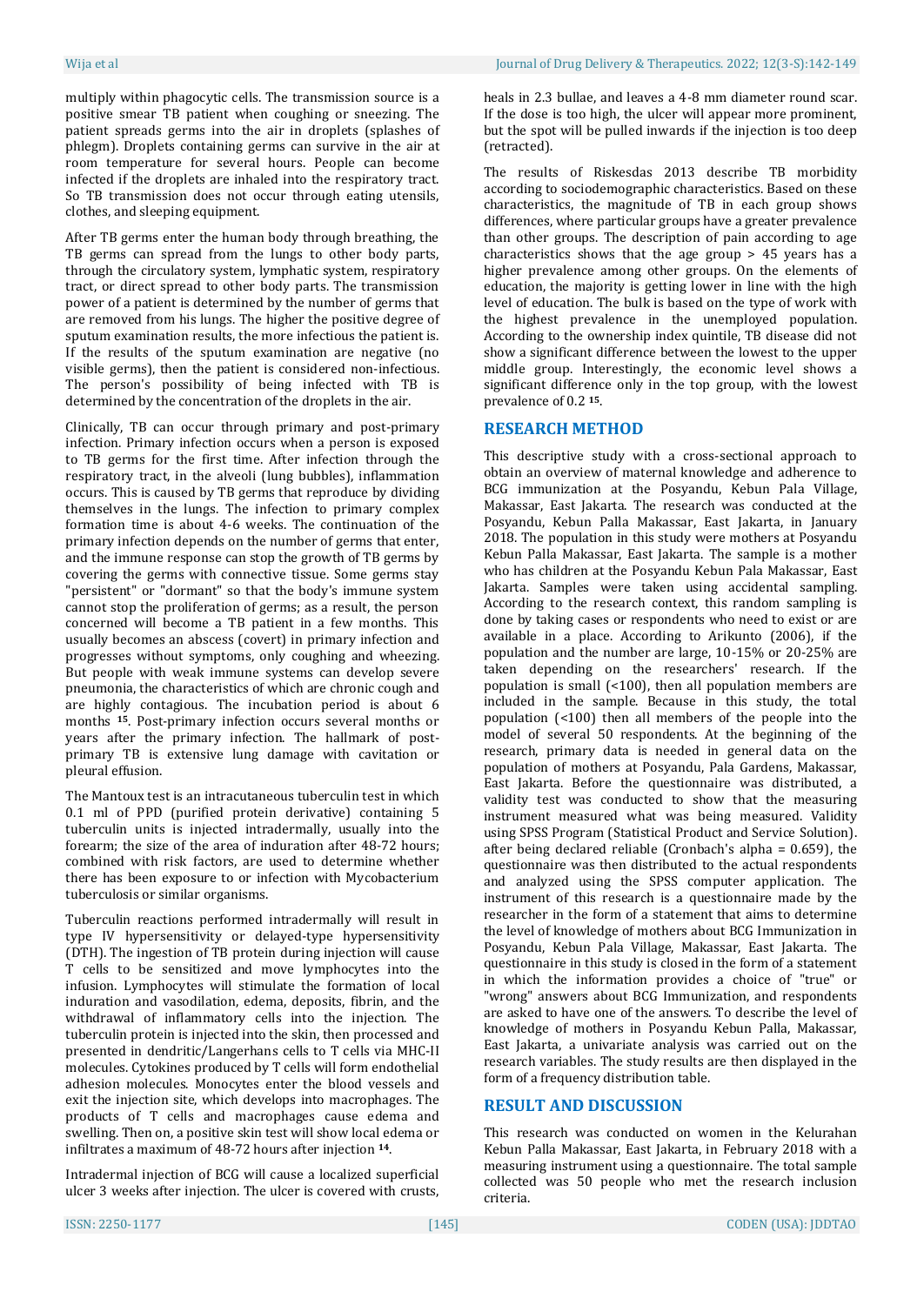# **Age (year) Frequency (n) % Valid**  $\le$  25 25 26 26 27 28 28 29 20 21 22 22 23 24.0 **26-35 15 30.0 36-45 15 30.0** 46-55 8 16.0  $56-65$  6.0  $>66$  2 4.0 **Total 50 100.0**

# **Table 1: Frequency Distribution of Respondents' Age**

Based on table 1 above, it can be seen that from 50 respondents, 7 respondents (14.0%) aged <25 years, 15 respondents (30 %) aged 26-35 years, 15 respondents (30.0%) aged 36-45 years, 8 respondents (16.0%) were 46-55 years old, 3 respondents (6.0%) were 56-65 years old and 2 respondents (4.0%) were >66 years old.

#### **Table 2: Frequency Distribution of Respondents' Last Education Level**

|              | Education                 | Frequency (n) | $\%$  |
|--------------|---------------------------|---------------|-------|
| <b>Valid</b> | Primary                   | 4             | 8.0   |
|              | Junior High School        | 8             | 16.0  |
|              | <b>Senior High School</b> | 29            | 58.0  |
|              | Bachelor                  | $\Omega$      | 18.0  |
|              | <b>Total</b>              | 50            | 100.0 |

Based on table 2 above, the frequency of the respondent's latest education is that 4 people have graduated from elementary school, which is 8.0%, 8 people graduated from junior high school, which is 16.0%, 29 people graduated from high school, which is 58.0%, and 9 students graduated from SI, which is 18.0%. These results indicate that most respondents have the highest frequency of recent education at the high school level and the lowest frequency of current education at the elementary level.

### **Table 3: Distribution of the Work Frequency of the Head of the Family**

|              | Work of the Head of the Family | Frequency (n) | $\%$  |
|--------------|--------------------------------|---------------|-------|
| <b>Valid</b> | Employee                       |               | 18.0  |
|              | Self-employed                  | 38            | 76.0  |
|              | Teacher                        |               | 2.0   |
|              | Government employees           |               | 4.0   |
|              | Total                          | 50            | 100.0 |

Based on table 3 above, the family head working frequency with a total of 9 people is 18.0% employees, the frequency of work of the head of the family with a total of 38 people is 76.0% self-employed, and the frequency of work of the head of the family with 1 person is 1.0% Teachers and the frequency of work of the head of the family with a total of 2 civil servants. These results show that most position of the family head of the respondents has the highest frequency of work, with 38 people at 76.0%.

### **Table 4: Distribution of Housewife Work Frequency**

|              | <b>Housewife Work</b> | Frequency (n) | $\%$  |
|--------------|-----------------------|---------------|-------|
| <b>Valid</b> | Housewife             | 45            | 90.0  |
|              | Laborer               |               | 2.0   |
|              | Self-employed         |               | 2.0   |
|              | Teacher               | 2             | 6.0   |
|              | <b>Total</b>          | 50            | 100.0 |

Based on table 4, it can be seen that most of the respondents do not work or are housewives, namely 45 people or 90.0% of the 50 respondents, and the least, namely the respondents who work as laborers, amounting to 1 person or 2.0%, self-employed totaling 1 person or 2.0% and 3 people working as teachers or 6.0%.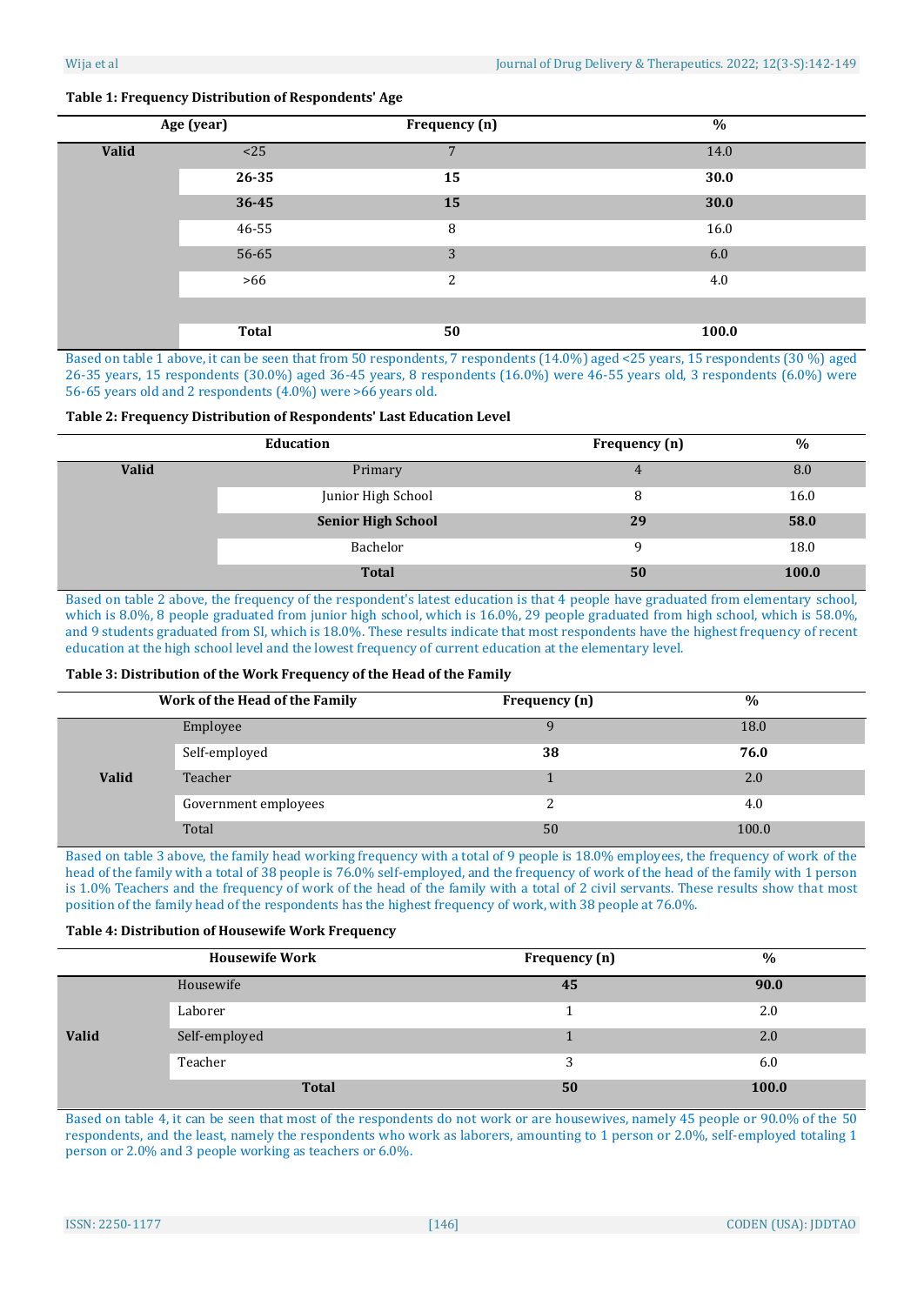## **Table 5: List of Respondents' Knowledge Level Frequency**

|       | <b>Knowledge Level</b> | Frequency (n) | $\%$  |
|-------|------------------------|---------------|-------|
| Valid | Good                   | 38            | 76.0  |
|       | Poor                   | ΤT            | 24.0  |
|       | <b>Total</b>           | 50            | 100.0 |

Among the 50 total respondents, the highest level of knowledge category is 38 people with a sufficient knowledge level of 76.0%, followed by the second order, namely a good knowledge level of 24.0% with a total of 12 people. These results can be explained in more detail by looking at table 5. which contains details of the statement sub-variables to test respondents' knowledge.

### **Table 6: Frequency distribution of respondents' knowledge statements per item**

| <b>Statements</b>                                                                                                                     | Correct n (%) | Wrong n (%) | Total n (%) |
|---------------------------------------------------------------------------------------------------------------------------------------|---------------|-------------|-------------|
| Immunization is a way to lower the baby's immunity                                                                                    | 30.0          | 70.0        | 100         |
| Immunization aims to prevent certain diseases.                                                                                        | 96.0          | 4.0         | 100         |
| One type of primary immunization given at birth is BCG                                                                                | 90.0          | 10.0        | 100         |
| BCG is derived from the strain of Mycobacterium Tuberculosis bovine by<br>Calmette and Guerin                                         | 94.0          | 6.0         | 100         |
| BCG immunization is given at the age of 1 year and over                                                                               | 12.0          | 88.0        | 100         |
| Posyandu is one of the places where immunizations are given to children                                                               | 84.0          | 16.0        | 100         |
| If your child is more than 3 months old and has not been given the BCG<br>vaccine, the Mantoux test will be carried out first         | 84.0          | 16.0        | 100         |
| To find out if someone has pulmonary TB is a sputum examination, X-ray, and<br>laboratory                                             | 92.0          | 8.0         | 100         |
| If the baby is more than 3 months old, the tuberculin test should be done first                                                       | 84.0          | 16.0        | 100         |
| BCG vaccination is given if the tuberculin test result is positive                                                                    | 42.0          | 58.0        | 100         |
| The recommended injection site is the upper right arm                                                                                 | 78.0          | 22.0        | 100         |
| BCG injections can cause ulcers 3-6 weeks after injection.                                                                            | 72.0          | 28.0        | 100         |
| Boils will heal on their own in 6 months and leave scars (scar tissue)                                                                | 78.0          | 22.0        | 100         |
| TB is a disease that is not caused by germs/bacteria                                                                                  | 30.0          | 70.0        | 100         |
| A person can get pulmonary TB disease                                                                                                 | 90.0          | 10.0        | 100         |
| Habits that worsen the health of people with pulmonary TB are not smoking.<br>The environment must be clean and have a balanced diet. | 38.0          | 62.0        | 100         |
| Sputum examination, X-ray, and laboratory are ways to know someone has<br>pulmonary TB                                                | 90.0          | 10.0        | 100         |
| A person with pulmonary TB must take medication for life.                                                                             | 30.0          | 70.0        | 100         |
| TB is a contagious disease that can heal itself.                                                                                      | 24.0          | 76.0        | 100         |
| Pulmonary TB patients will recover if they take medication according to the<br>rules                                                  | 70.0          | 30.0        | 100         |
| Signs of people with pulmonary TB are coughing up phlegm mixed with blood<br>and sweating at night without physical activity.         | 94.0          | 6.0         | 100         |

Table 6 above shows the percentage of each answer from No. 1 to 21. Question No. 2 shows the highest rate of correct answers among 21 other numbers, 96.0% regarding immunization to prevent certain diseases. This follows the theory, which states that vaccination aims to prevent certain infections in a person and eliminate certain conditions in a group of people (population) or even eliminate a particular disease from the world **21**.

In general, the objectives of immunization include a) Through immunization, the body is not susceptible to infectious diseases; b) Immunization is very effective in preventing infectious diseases, and c) Immunization reduces morbidity (disease rate) and mortality (death rate) in children under five **<sup>22</sup>**.

For the lowest percentage of correct answers, it can be seen in question number 5 of 12.0% regarding BCG immunization given at the age of 1 year and over. This statement, according to the author, is not quite right. Because it is following the BCG immunization schedule, which should be given to infants aged 0-2 months. BCG can be delivered from birth. If the baby is > 3 months old, a tuberculin test should be done first, and the BCG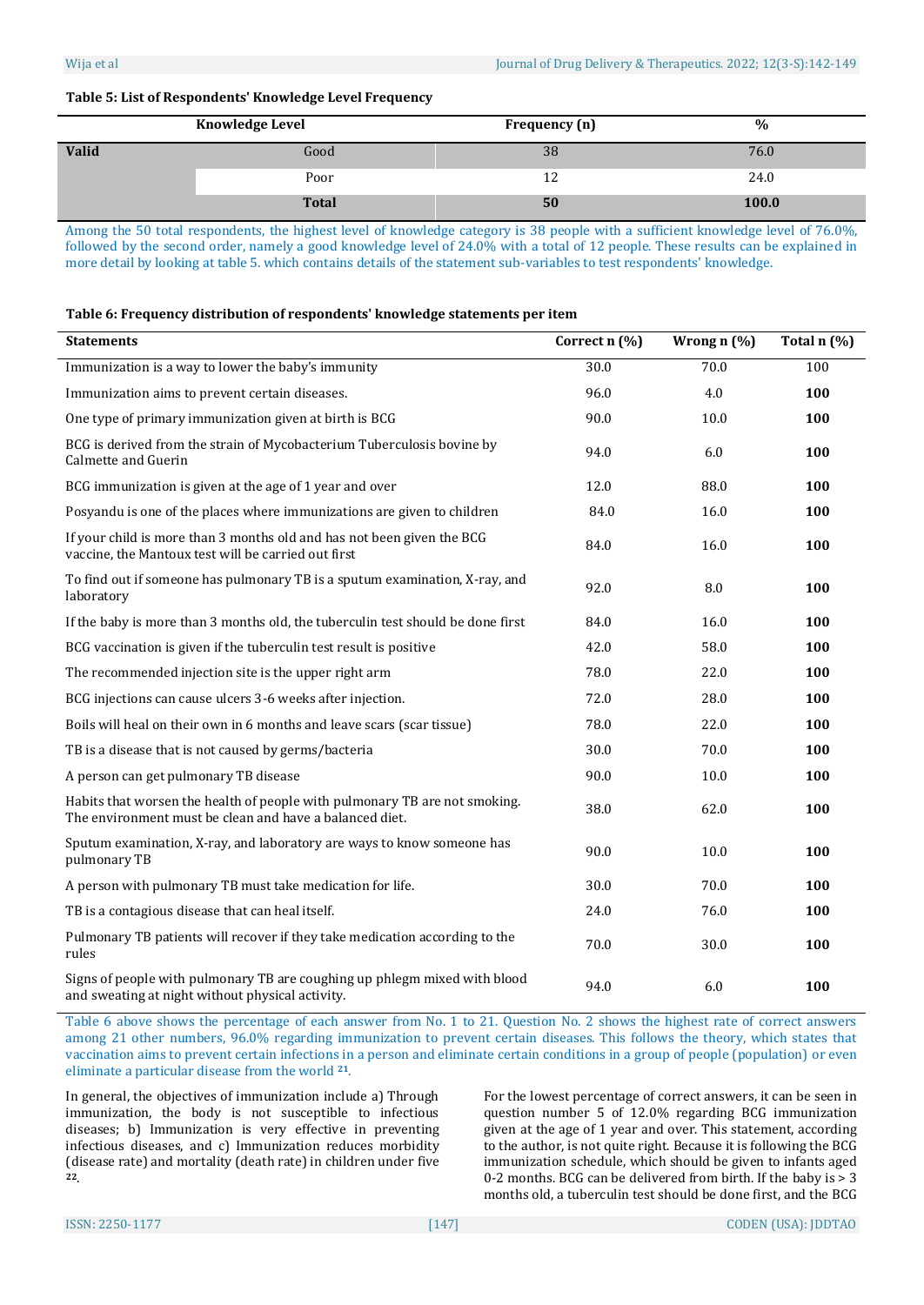immunization given a negative tuberculin test **23**. These results show that respondents still do not know that the BCG immunization schedule must be presented from birth.

From the results of this study, mothers who were in Posyandu Kebun Palla Makassar, East Jakarta, had sufficient knowledge (76.0%) of BCG immunization. This follows the statement saying that the factors that influence understanding are the level of knowledge, information, culture, experience, and socioeconomic **24**. This means that mothers who have good knowledge have a tendency to give BCG immunization to their babies. With good understanding, a mother will think that if her baby is not given BCG immunization, it is feared that her baby will be susceptible to disease. The results of this study are also strengthened by research that states that there is a significant relationship between mothers' knowledge of BCG immunization **25**. Meanwhile, mothers with low knowledge have a tendency not to give BCG immunization to their babies compared to mothers with high proficiency. And supported by today's increasingly advanced technology, information about BCG immunization is easier to access.

Based on the results of research on the Description of Mother's Knowledge About BCG Immunization in Kelurahan Kebun Palla Makassar, East Jakarta, it can be seen that the knowledge of mothers in the excellent category amounted to 12 people (24.0%) and the sufficient type amounted to 38 people (76.0%). Knowledge is the result of knowing, and this occurs after people sense a particular object **26**. Sensing occurs through the human senses, namely sight, hearing, smell, taste, and touch. Most human knowledge is obtained through the eyes and ears. Knowledge of cognition is an essential domain in shaping one's actions.

Knowledge can be influenced by several things such as age, education, job parity, and sources of information. The older a person is, the more mature a person is to think and make decisions, and the higher the knowledge and experience he has. Age is very influential on the provision of BCG immunization because the older a person gets, the more they know about BCG immunization **<sup>27</sup>**. This is not following the study results because the majority of mothers lack knowledge. This can be caused because mothers do not want to know about BCG immunization. Education can also affect understanding. Education is a learning process to develop or improve one's abilities, where the higher a person's education, the better his or her knowledge, and vice versa, the lower a person's level of education, the lower the level of expertise.

From the study results, respondents with low elementary education were 4 people (8.0%), and junior high school was 8 people (16.0%). This is following the study results because the majority of respondents lack knowledge with low education (Primary, Senior High School). Work is an activity or activity that is carried out daily for each group or individual to achieve the desired goals. Someone who does not have activities or activities in this case work is encouraged to do positive activities in terms of knowing BCG immunization. The majority of mothers' knowledge is lacking. This can be caused because mothers do not understand BCG immunization even though the information is obtained through health workers. According to the researcher's assumption, education affects the mother's level of knowledge about BCG Immunization, while age, occupation, and sources of information do not affect the respondent's ability about BCG Immunization.

# **CONCLUSION**

ISSN: 2250-1177 [148] CODEN (USA): JDDTAO From the results of this research, it can be concluded that: a) Mother's level of knowledge about BCG immunization in the excellent category is 12 respondents (24.0%), and b) Mother's

level of knowledge about BCG immunization in the excellent category as many as 38 respondents (76.0%). It is hoped that with this research, mothers who have babies at the age of 0-2 months are more active in seeking information through print, television, and radio media and participate in health education provided by health workers so that mothers know about the importance of immunization, especially BCG.

### **REFERENCES**

- [1] Bonam SR, Rénia L, Tadepalli G, Bayry J, Kumar HM. Plasmodium falciparum Malaria Vaccines and Vaccine Adjuvants. Vaccines. 2021 Oct; 9(10):1072. <https://doi.org/10.3390/vaccines9101072>
- [2] Taufiqurrohman MM, Fahri MT, Wijaya RK, Wiranata IG. The Use of Necessitas Non Habet Legem and Wederspanningheid in Law Enforcement for Covid-19 Vaccination in Indonesia. Nature medicine. 2021; 27(2):19. <https://doi.org/10.30641/dejure.2021.V21.473-488>
- [3] Staat DD, Klepser ME. International adoption: issues in infectious diseases. Pharmacotherapy: The Journal of Human Pharmacology and Drug Therapy. 2006 Sep; 26(9):1207-20. <https://doi.org/10.1592/phco.26.9.1207>
- [4] Harriff MJ, Cansler ME, Toren KG, Canfield ET, Kwak S, Gold MC, Lewinsohn DM. Human lung epithelial cells contain Mycobacterium tuberculosis in a late endosomal vacuole and are efficiently recognized by CD8+ T cells. PloS one. 2014 May 14; 9(5):e97515. <https://doi.org/10.1371/journal.pone.0097515>
- [5] Wahyuni CU, Rahariyani LD, Sulistyowati M, Rachmawati T, Yuliwati S, Van Der Werf MJ. Obstacles for optimal tuberculosis case detection in primary health centers (PHC) in Sidoarjo district, East Java, Indonesia. BMC Health Services Research. 2007 Dec; 7(1):1-9. <https://doi.org/10.1186/1472-6963-7-135>
- [6] World Health Organization. Molecular assays intended as initial tests for the diagnosis of pulmonary and extrapulmonary TB and rifampicin resistance in adults and children: rapid communication.
- [7] Sari II, Ariani T. Clinico-epidemiological Profile of Cutaneous Tuberculosis in Dr. M. Djamil Hospital Padang Period of 2015- 2017.
- [8] Perez-Velez CM, Marais BJ. Tuberculosis in children. New England Journal of Medicine. 2012 Jul 26; 367(4):348-61. <https://doi.org/10.1056/NEJMra1008049>
- [9] Cozorici D, Măciucă RA, Stancu C, Tihăuan BM, Uță RB, Codrea CI, Matache R, Pop CE, Wolff R, Fendrihan S. Microbial Contamination and Survival Rate on Different Types of Banknotes. International Journal of Environmental Research and Public Health. 2022 Apr 4; 19(7):4310. <https://doi.org/10.3390/ijerph19074310>
- [10] Agustina IF, Rumapea RS, Partono P. Factors Related to Completeness of Basic Immunization During the Covid-19 Pandemic at PMB IS Kebon Jeruk West Jakarta 2021. JOURNAL EDUCATIONAL OF NURSING (JEN). 2021 Dec 31; 4(2):57-68. <https://doi.org/10.37430/jen.v4i2.96>
- [11] Tobing KL, Nainggolan O, Rachmawati F. The Relationship Between Malnutrition and Tuberculosis (TB) At The Age Group More Than 18 Years Old In Indonesia (Analysis Of The Basic Health Research 2018). people. 2021; 15(9). <https://doi.org/10.53333/IJICC2013/15941>
- [12] Lidwell W, Holden K, Butler J. Universal principles of design, revised and updated: 125 ways to enhance usability, influence perception, increase appeal, make better design decisions, and teach through design. Rockport Pub; 2010.
- [13] Centers for Disease Control, Prevention (US), National Immunization Program (Centers for Disease Control, Prevention). Epidemiology and prevention of vaccine-preventable diseases. Department of Health & Human Services, Public Health Service, Centers for Disease Control and Prevention; 2005.
- [14] Hotez PJ, Bottazzi ME, Franco-Paredes C, Ault SK, Periago MR. The neglected tropical diseases of Latin America and the Caribbean: a